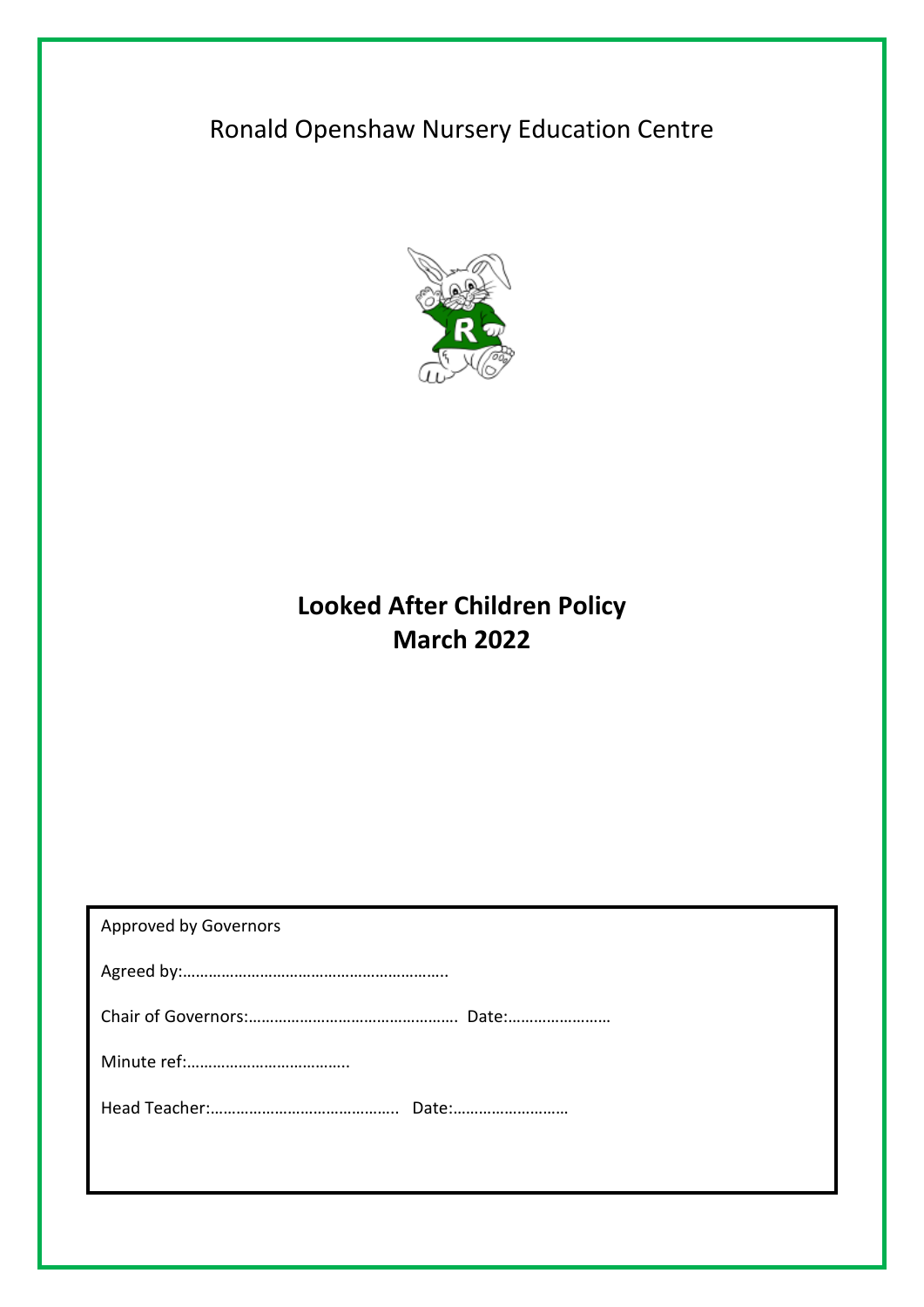#### **1. Context and Principles**

- 1.1 Nationally, Looked After Children significantly underachieve and are at greater risk of exclusion compared with their peers. We acknowledge that schools have a major part to play in ensuring that Looked After Children are enabled to be healthy, stay safe, enjoy, achieve, make a positive contribution to society and achieve economic well-being, in line with Every Child Matters.
- 1.2 Helping Looked After Children succeed and providing a better future for them is a key priority for Newham Council and Newham Schools (whether they be looked after by Newham or another local authority). This policy takes account of:
	- o DfES Statutory Guidance to Governing Bodies: "Supporting Looked After Learners" 2006.
	- o The Education (Admission of Looked After Children) (England) Regulations 2007.
	- o The Local Authority's duty under Section 52 of the Children Act 2004 to promote the education of looked after children (LAC).
	- o "Show Me How I Matter: a guide to the education of looked after children" LGA and IDEA publication 2006.
- 1.3 Ronald Openshaw Nursery Education Centre approach to supporting the educational achievement of Looked After Children is based on the following principles:
	- o Having high expectations
	- o Promoting inclusion through challenging changing attitudes
	- o Promoting attendance
	- o Early intervention and priority action
	- o Targeting support
	- o Minimising exclusions
	- o Achieving continuity and promoting stability
	- o Listening to children
	- o Promoting a wider learning experience (Aim Higher, OSHL etc)
	- o Promoting health and wellbeing
	- o Working in partnership with carers, social workers and other professionals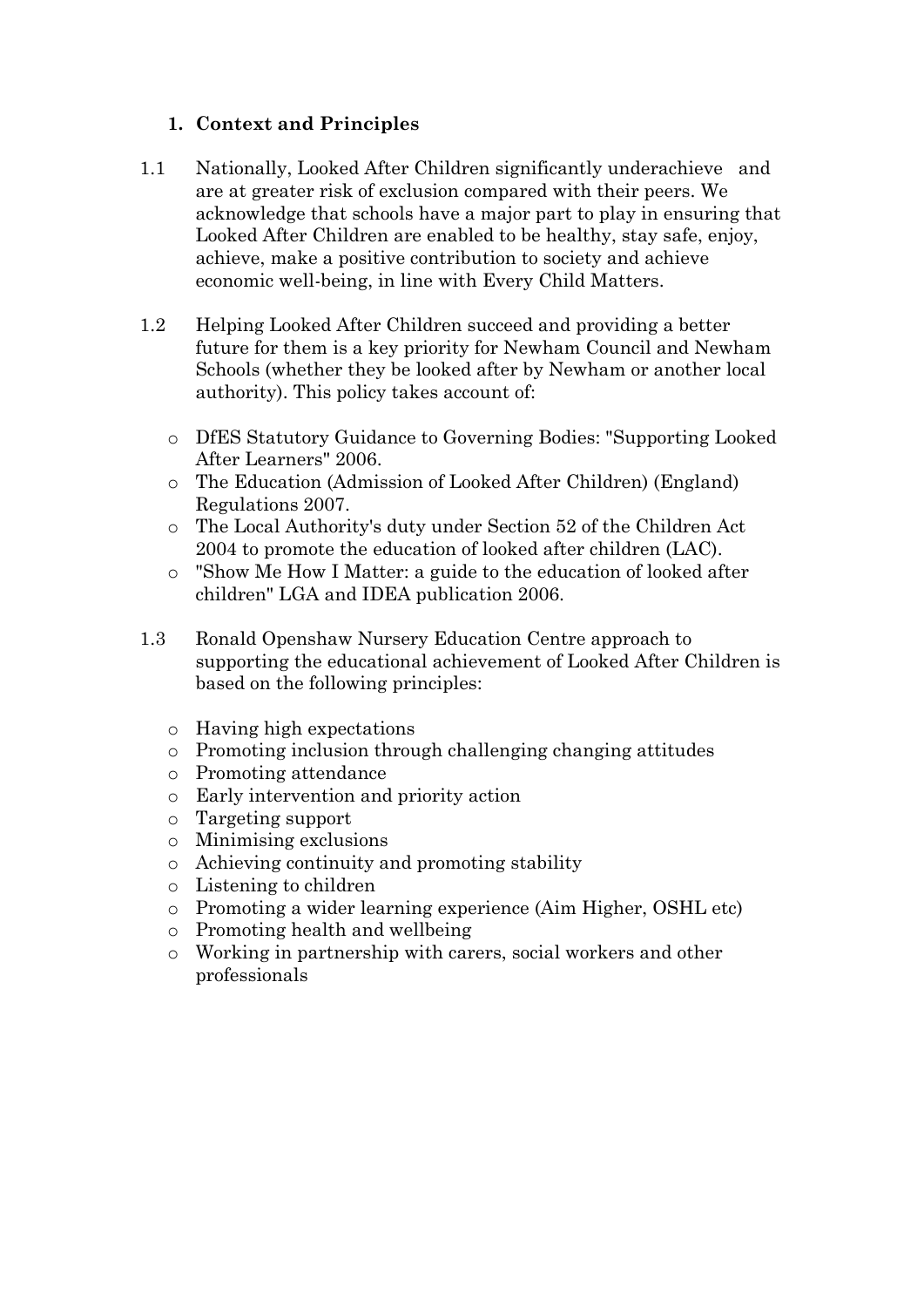#### **2.1 Actions**

.

- 2.1 As for all our children, Ronald Openshaw Nursery Education Centre is committed to helping every looked after child to achieve the highest standards they can. This can be measured by improvement in their achievements and attendance.
- 2.2 The Governing Body of Ronald Openshaw Nursery Education Centre is committed to providing quality education for all pupils and will adhere to the following statutory requirements in respect of looked after children:
	- o Ensure Looked After Children are prioritised in the school's oversubscription criteria, in line with the Education (Admission of Looked After Children) (England) Regulations 2007, which require admissions authorities to give top priority to LAC in their oversubscription criteria. Faith Schools must also give priority to LAC of their faith ahead of other applicants (and are permitted to give priority to LAC, regardless of faith). Furthermore, it specifies that LAC must be admitted within 20 school days of the application being made.
	- o Ensure a Designated Teacher for Looked After Children is identified and enabled to carry out the responsibilities set out below.
	- o Ensure a Personal Education Plan (PEP) is put in place, implemented and regularly reviewed in line with statutory and Newham guidance on PEP's for every looked after child in the year before transfer to primary school.
	- o Identify a Nominated Governor for Looked After Children.
- 2.3 This policy links with a number of other school policies and it is important that Governors have regard to the needs of looked after children when reviewing them:
	- o Behaviour Policy
	- o Anti-Bullying Policy
	- o Equalities Policies
	- o Policy on Racial Harassment
	- o Child Protection Policy
	- o Special Educational Needs Policy
- 2.4 Ronald Openshaw Nursery Education Centre will champion the needs of looked after children, raise awareness and challenge negative stereotypes about them, in order to ensure that they achieve to the highest possible level.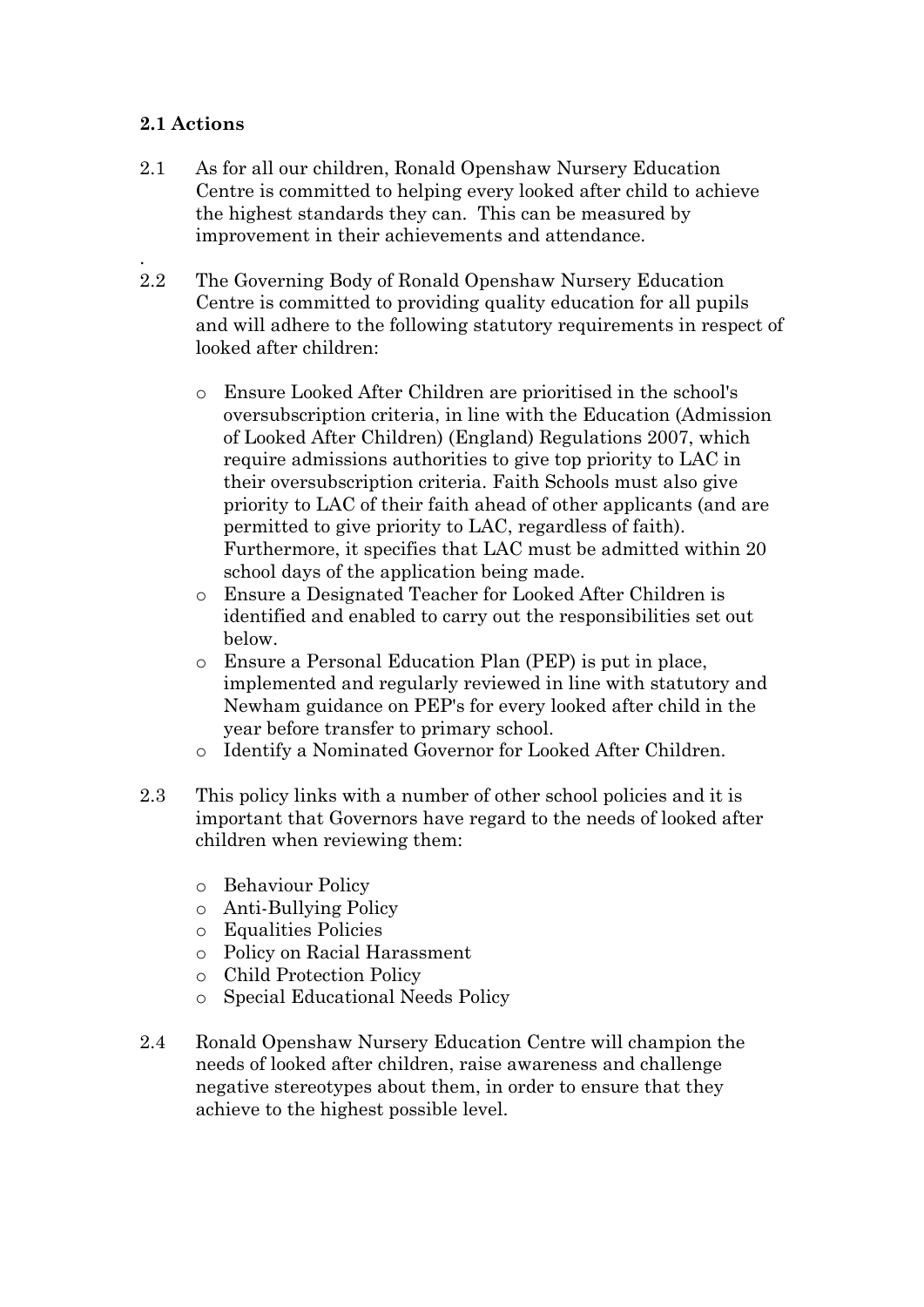#### 3. **Responsibility of the Headteacher**

- o Identify a designated teacher for Looked After Children, whose role is set out below. Cover arrangements will need to be in place should the designated teacher not be available to carry out these legal duties.
- o Ensure that procedures are in place to monitor and track the admission, progress, attendance and exclusions (if any) of looked after children and that appropriate action is taken where outcomes fall below expectations.
- o Report on the progress, attendance and conduct of looked after children.
- o Ensure that staff in school receive relevant training and are aware of their responsibilities under this policy and related guidance

#### 4. **Responsibility of the Governing Body**

- o Identify a Nominated Governor for Looked After Children, (Ruth Chamberlain, from 10/2018).
- o Ensure that all governors are fully aware of the legal requirements and guidance on the education of looked after children.
- o Ensure the school has an overview of the needs of all it's looked after children, regardless of their originating authority.
- o Allocate resources to meet the needs of looked after children.
- o Ensure the school's other policies and procedures support their needs.
- o Monitor the academic progress of looked after children, through an annual report from the head teacher (see below).
- o Ensure, where relevant, that looked after children are given top priority when applying for places in accordance with the school's oversubscription criteria.
- o Work to prevent exclusions and reduce time out of school, by ensuring the school implements policies, practices and procedures to ensure looked after children achieve and enjoy their time at the school.
- o Ensure the school has a designated teacher for looked after children and that they are enabled and supported, along with the head teacher and other staff, to carry out their responsibilities as below.
- o Receive a report each year setting out:
	- i. The number of looked after pupils on roll (if any) and dates of joining and/or leaving.
	- ii. Their attendance, as a discreet group, compared to other pupils.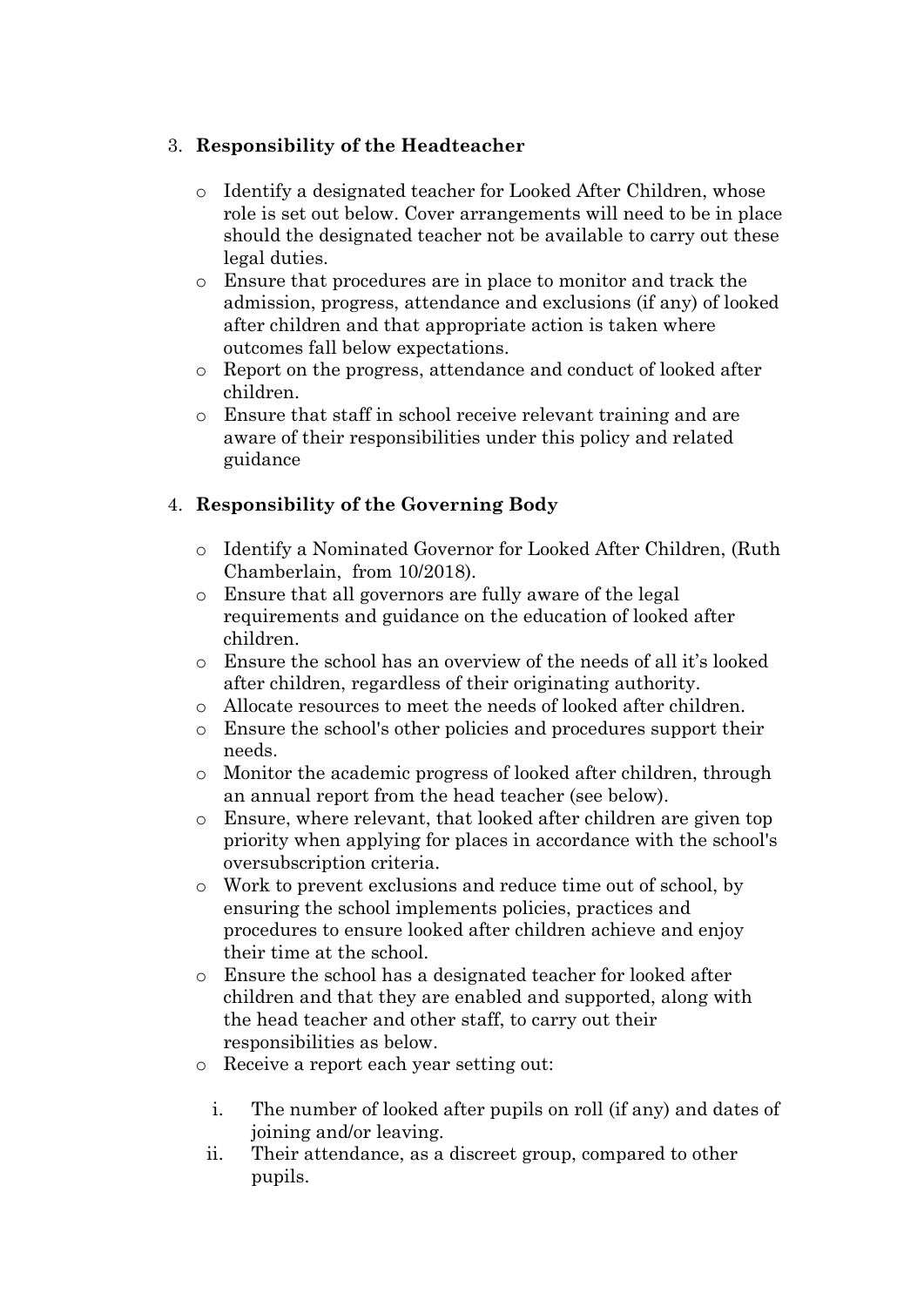- iii. Their results in attainment and progress as a discreet group, compared to other pupils.
- iv. The number and duration of fixed term and permanent exclusions (if any), as a discreet group, compared to other pupil
- v. The destination of pupils who leave the school.
- vi. The information for this report should be collected and reported in ways that preserve the anonymity and respect the confidentiality of the pupils concerned.

#### 5. **The Role of the Designated Teacher :** Alison Lentz

5.1 Government guidance says that the designated teacher should be "someone with sufficient authority to make things happen; who should be an advocate for looked after children, accessing services and support, and ensuring that the school shares and supports high expectations for them."

It is strongly recommended that this person should be a member of the Senior Management Team. Specialist training, advice and support for the role of designated teacher will be provided by CLASP. It should also be noted that the remit of OFSTED inspectors and School Improvement Partners now includes a specific focus on LAC, monitoring how the school has promoted their inclusion and attainment, and the effectiveness of joint working with other services involved with them.

- 5.2 Our Designated Teacher : will
	- o Ensure a welcome and smooth induction for the child and their carer.
	- o Contact the Virtual School to record the child's admission.
	- o Liaise with the Virtual School re: instigating a Personal Education Plan (PEP)at the appropriate time.
	- o Ensure that a PEP is completed with the child, their social worker, carer and other relevant people at least 2 weeks before their statutory reviews.
	- o Ensure that each looked after child has an identified member of staff they can talk to: this need not be the designated teacher, as it will be based on the child's own situation and wishes. It should be noted that members of staff who take on this role may also need to make use of appropriate support from the school's pastoral staff and Designated Teacher for Child Protection.
	- o Track academic and other progress and target support appropriately.
	- o Coordinate any support for looked after children that is necessary within the school and from outside.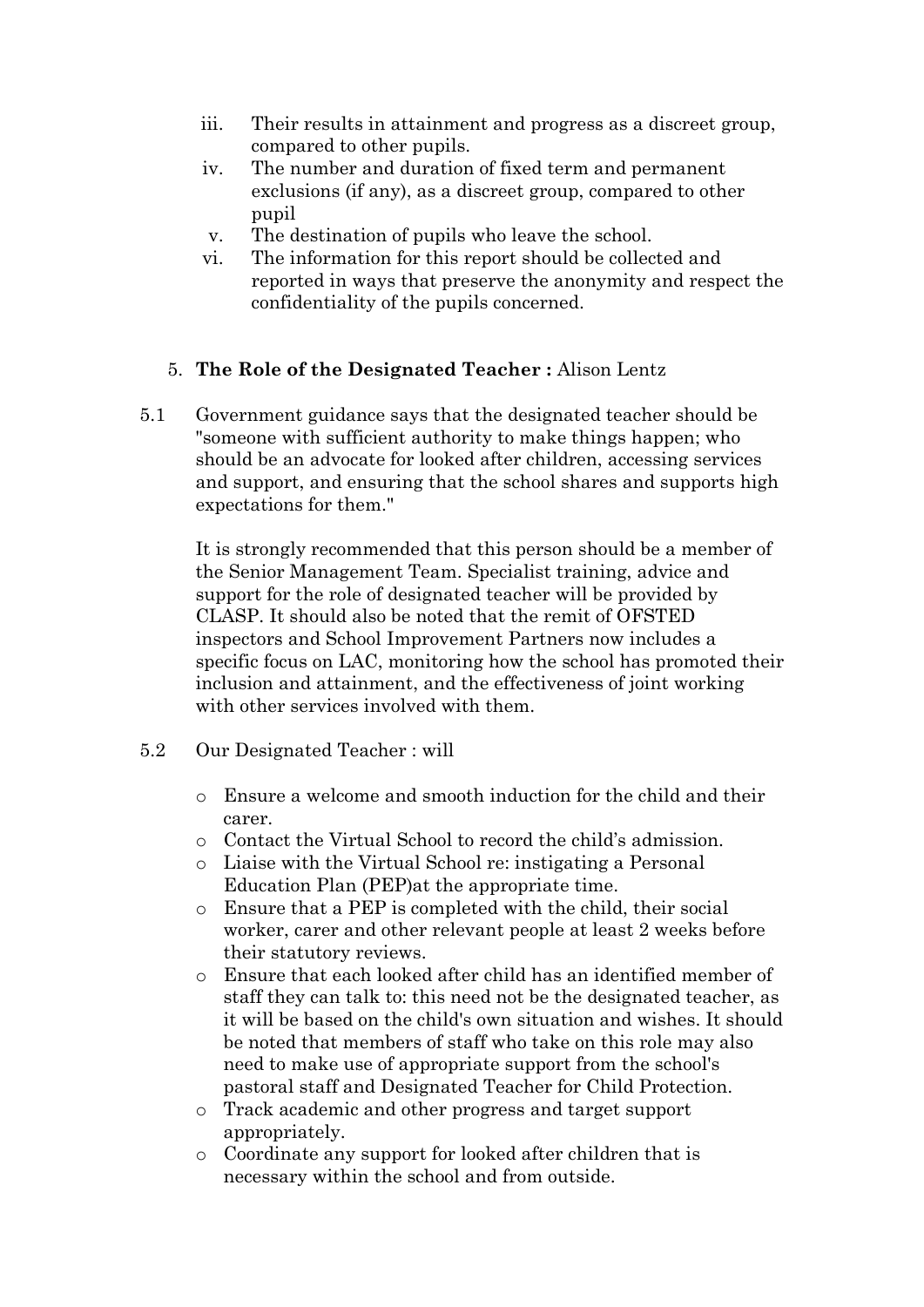- o Ensure confidentiality for individual pupils, sharing personal information on a need to know basis.
- o Facilitate and encourage looked after children to join extra-curricular activities and maximise out of school learning opportunities e.g. "gifted and talented" and "aim higher" projects.
- o Ensure as far as possible attendance at planning and review meetings.
- o Act as an advisor to staff and Governors, raising awareness of the achievements as well as needs of looked after children.
- $\circ$  Set up timely meetings with relevant parties (e.g. carer, social worker, birth family, other professionals) where the pupil is experiencing difficulties in school or at risk of exclusion.
- o Ensure the speedy transfer of information between individuals, agencies and where appropriate between schools.
- o Be pro-active in supporting transitions and planning when moving to a new phase in their education.
- o Promote inclusion in all areas of school life.
- o Be aware that 60% of looked after children nationally say that they are bullied, so will actively monitor and prevent bullying in school by raising awareness through the school's anti-bullying policy.

#### 6. **The Responsibilities of all Staff**

All our staff will:

- o Have high aspirations for the educational and personal achievement of looked after children, as for all pupils.
- o Maintain looked after children's confidentiality and ensure they are supported sensitively.
- o Respond positively to a pupil's request to be the named member of staff whom they can talk to when they feel it necessary.
- o Respond promptly to the designated teacher's requests for information.
- o Work to enable looked after children achieve stability and success within school.
- o Promote the self-esteem of looked after children.
- o Have an understanding of the key issues that affect the learning of looked after children.
- o Be aware that 60% of looked after children say they are bullied, so work to prevent bullying in line with the school's policy.

The head teacher will ensure that all staff are briefed on the regulations and practice outlined in this policy.

Advice, information and support is available from CLASP to Governors and staff around general issues as well as issues relating to specific children.

#### **Policy Review**

There will be on-going monitoring of this policy and a review every two years (see date on front cover)